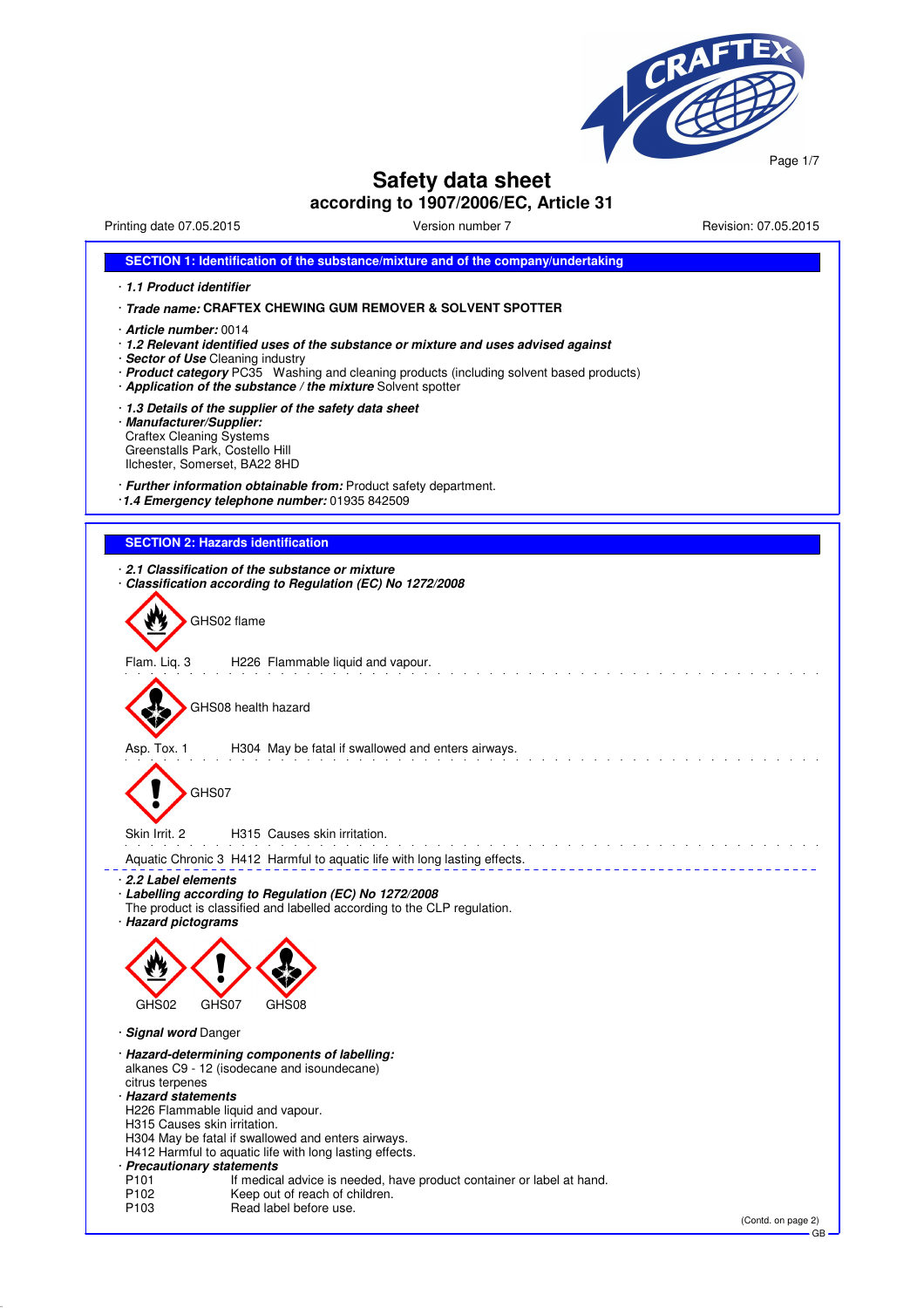Printing date 07.05.2015 Version number 7 Revision: 07.05.2015

## *Trade name:* **CRAFTEX CHEWING GUM REMOVER & SOLVENT SPOTTER**

(Contd. of page 1) P210 Keep away from heat/sparks/open flames/hot surfaces. - No smoking.<br>P241 Ise explosion-proof electrical/ventilation/lighting/equipment P241 Use explosion-proof electrical/ventilating/lighting/equipment.<br>P301+P310 IF SWALLOWED: Immediately call a POISON CENTER/do IF SWALLOWED: Immediately call a POISON CENTER/ doctor. P303+P361+P353 IF ON SKIN (or hair): Remove/Take off immediately all contaminated clothing. Rinse skin with water/ shower. P405 Store locked up.<br>P501 Dispose of conte Dispose of contents/container in accordance with local/regional/national/international regulations. · *2.3 Other hazards* · *Results of PBT and vPvB assessment* · *PBT:* Not applicable. · *vPvB:* Not applicable.

### **SECTION 3: Composition/information on ingredients**

#### · *3.2 Chemical characterisation: Mixtures*

· *Description:* Mixture of substances listed below with nonhazardous additions.

#### · *Dangerous components:*

|                                                                    | alkanes C9 - 12 (isodecane and isoundecane)                                                                                         | $50-100%$ |  |  |
|--------------------------------------------------------------------|-------------------------------------------------------------------------------------------------------------------------------------|-----------|--|--|
|                                                                    | <b>Example 13</b> , H226; <b>(a)</b> Asp. Tox. 1, H304; Aquatic Chronic 4, H413                                                     |           |  |  |
| CAS: 8028-48-6                                                     | citrus terpenes                                                                                                                     | 25-50%    |  |  |
|                                                                    | EINECS: 232-443-8 <b>6</b> Flam. Liq. 3, H226; <b>4</b> Asp. Tox. 1, H304; <b>6</b> Skin Irrit. 2, H315; Aquatic Chronic 3,<br>H412 |           |  |  |
| Regulation (EC) No 648/2004 on detergents / Labelling for contents |                                                                                                                                     |           |  |  |
| aliphatic hydrocarbons                                             |                                                                                                                                     | $> 30\%$  |  |  |

### **SECTION 4: First aid measures**

· *4.1 Description of first aid measures*

- · *After inhalation:* In case of unconsciousness place patient stably in side position for transportation.
- · *After skin contact:* Immediately wash with water and soap and rinse thoroughly.
- · *After eye contact:* Rinse opened eye for several minutes under running water.
- · *After swallowing:* If symptoms persist consult doctor.
- · *4.2 Most important symptoms and effects, both acute and delayed* No further relevant information available.
- · *4.3 Indication of any immediate medical attention and special treatment needed*

No further relevant information available.

### **SECTION 5: Firefighting measures**

- · *5.1 Extinguishing media*
- · *Suitable extinguishing agents:* CO2, sand, extinguishing powder. Do not use water.
- · *For safety reasons unsuitable extinguishing agents:* Water with full jet
- · *5.2 Special hazards arising from the substance or mixture* No further relevant information available.
- · *5.3 Advice for firefighters*
- · *Protective equipment:* No special measures required.

#### **SECTION 6: Accidental release measures**

· *6.1 Personal precautions, protective equipment and emergency procedures* Wear protective equipment. Keep unprotected persons away. · *6.2 Environmental precautions:* Do not allow product to reach sewage system or any water course. Inform respective authorities in case of seepage into water course or sewage system. Do not allow to enter sewers/ surface or ground water. · *6.3 Methods and material for containment and cleaning up:* Absorb with liquid-binding material (sand, diatomite, acid binders, universal binders, sawdust). Dispose contaminated material as waste according to item 13. Ensure adequate ventilation.

Do not flush with water or aqueous cleansing agents

(Contd. on page 3)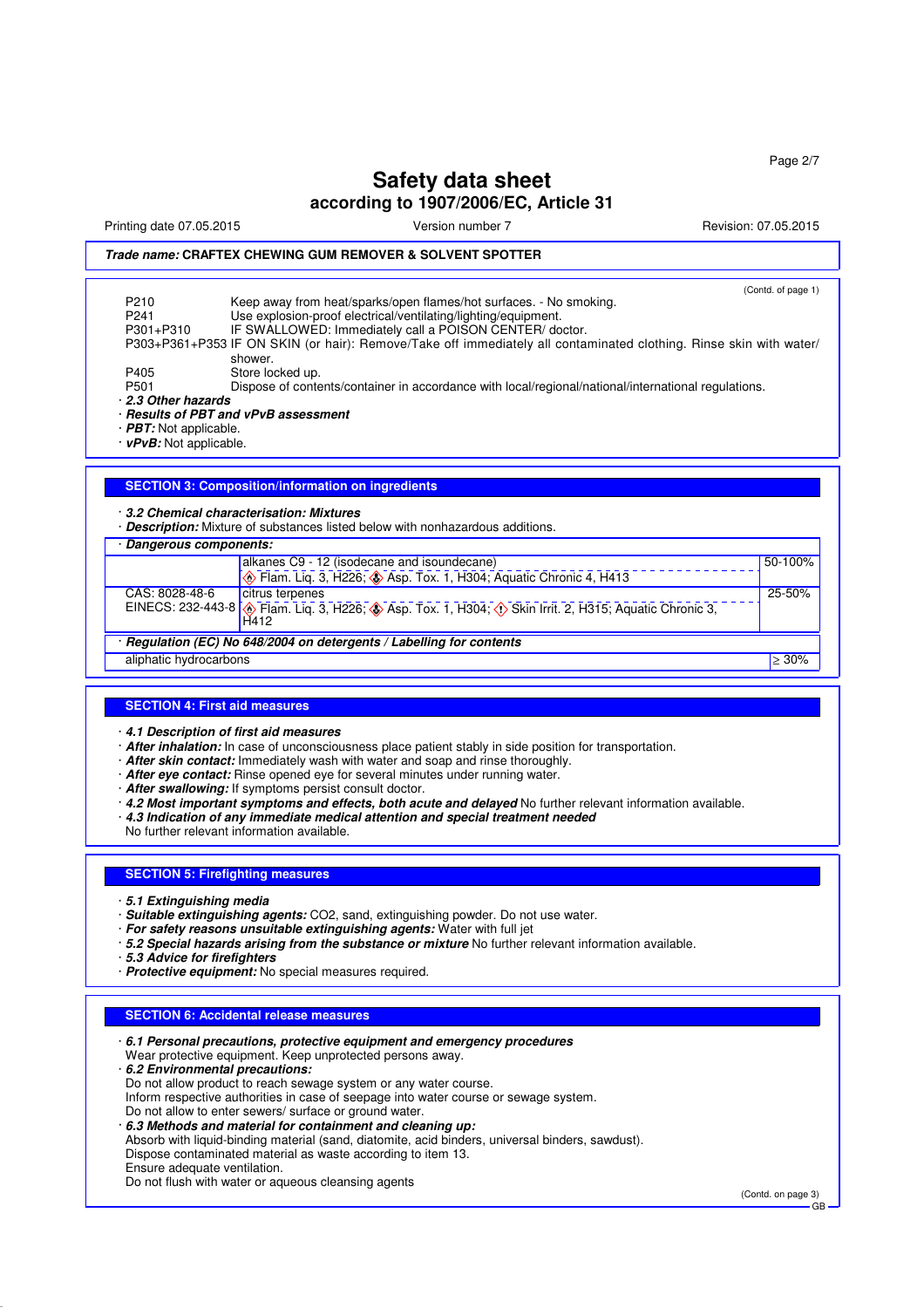Printing date 07.05.2015 Version number 7 Revision: 07.05.2015

(Contd. of page 2)

## *Trade name:* **CRAFTEX CHEWING GUM REMOVER & SOLVENT SPOTTER**

#### · *6.4 Reference to other sections*

See Section 7 for information on safe handling.

See Section 8 for information on personal protection equipment.

See Section 13 for disposal information.

### **SECTION 7: Handling and storage**

· *7.1 Precautions for safe handling* Ensure good ventilation/exhaustion at the workplace. · *Information about fire - and explosion protection:* Keep ignition sources away - Do not smoke. Protect against electrostatic charges.

- · *7.2 Conditions for safe storage, including any incompatibilities*
- · *Storage:*

· *Requirements to be met by storerooms and receptacles:* No special requirements.

- · *Information about storage in one common storage facility:* Not required.
- · *Further information about storage conditions:* Keep container tightly sealed.
- · *7.3 Specific end use(s)* No further relevant information available.

**SECTION 8: Exposure controls/personal protection**

· *Additional information about design of technical facilities:* No further data; see item 7.

· *8.1 Control parameters*

### · *Ingredients with limit values that require monitoring at the workplace:*

The product does not contain any relevant quantities of materials with critical values that have to be monitored at the workplace

· *Additional information:* The lists valid during the making were used as basis.

- · *8.2 Exposure controls*
- · *Personal protective equipment:*
- · *General protective and hygienic measures:*

Keep away from foodstuffs, beverages and feed.

Immediately remove all soiled and contaminated clothing

Wash hands before breaks and at the end of work.

Do not inhale gases / fumes / aerosols.

Do not inhale dust / smoke / mist.

Avoid contact with the skin.

Avoid contact with the eyes and skin.

# · *Respiratory protection:*

In case of brief exposure or low pollution use respiratory filter device. In case of intensive or longer exposure use selfcontained respiratory protective device.

· *Protection of hands:*



Protective gloves

The glove material has to be impermeable and resistant to the product/ the substance/ the preparation.

Due to missing tests no recommendation to the glove material can be given for the product/ the preparation/ the chemical mixture.

Selection of the glove material on consideration of the penetration times, rates of diffusion and the degradation · *Material of gloves*

The selection of the suitable gloves does not only depend on the material, but also on further marks of quality and varies from manufacturer to manufacturer. As the product is a preparation of several substances, the resistance of the glove material can not be calculated in advance and has therefore to be checked prior to the application.

· *Penetration time of glove material*

The exact break through time has to be found out by the manufacturer of the protective gloves and has to be observed.

(Contd. on page 4) GB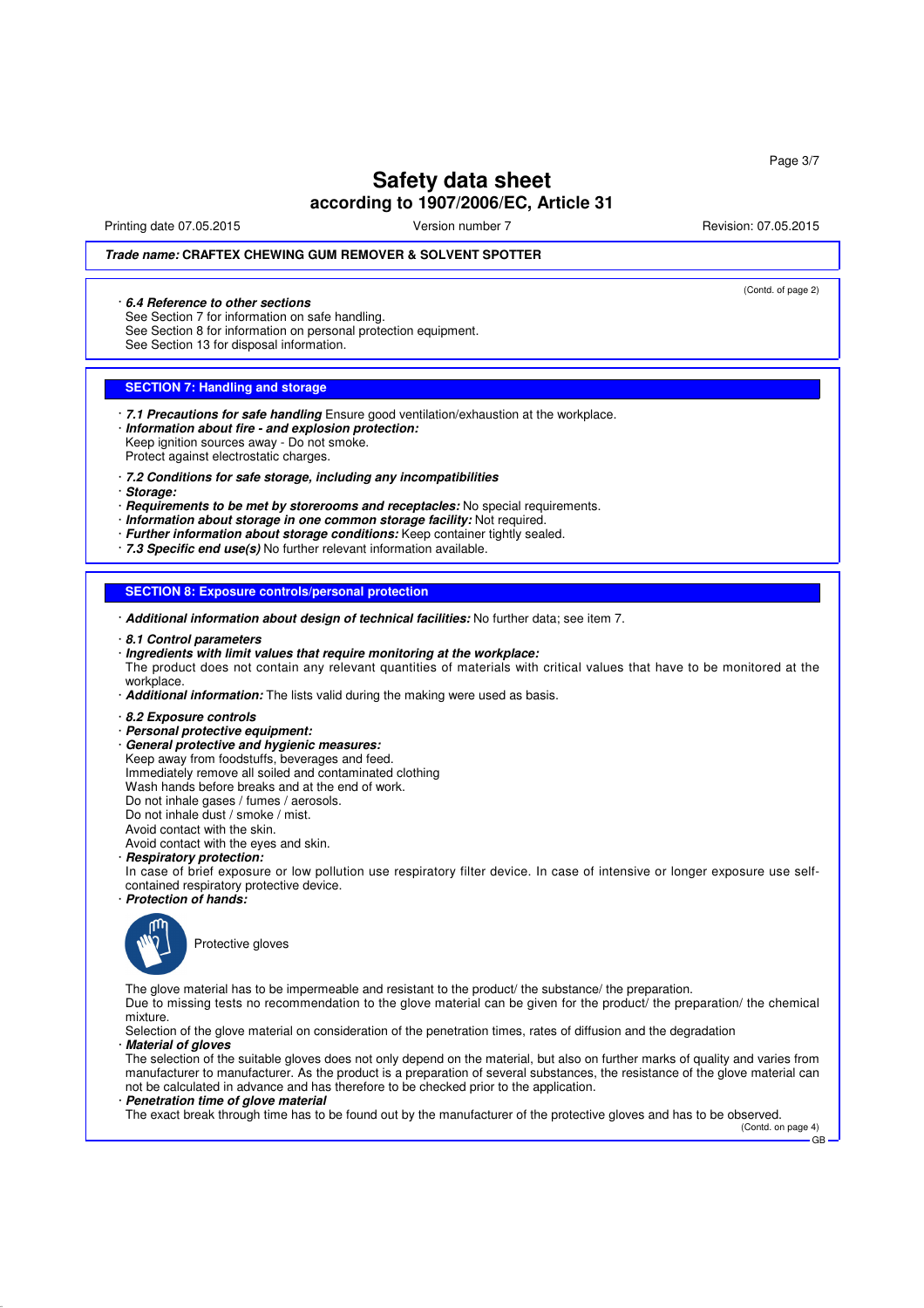Printing date 07.05.2015 **Version number 7** Newslet 2010 107.05.2015

# *Trade name:* **CRAFTEX CHEWING GUM REMOVER & SOLVENT SPOTTER**

| · Eye protection:                                                                                     | (Contd. of page 3)                                                                             |  |  |
|-------------------------------------------------------------------------------------------------------|------------------------------------------------------------------------------------------------|--|--|
| Tightly sealed goggles                                                                                |                                                                                                |  |  |
| <b>SECTION 9: Physical and chemical properties</b>                                                    |                                                                                                |  |  |
| ⋅ 9.1 Information on basic physical and chemical properties<br>· General Information<br>· Appearance: |                                                                                                |  |  |
| Form:<br>Colour:                                                                                      | Liquid<br>Colourless                                                                           |  |  |
| · Odour:<br><b>Odour threshold:</b>                                                                   | Citrus<br>Not determined.                                                                      |  |  |
| · pH-value:                                                                                           | Not determined.                                                                                |  |  |
| Change in condition<br>Melting point/Melting range:<br><b>Boiling point/Boiling range:</b>            | Undetermined.<br>$>153$ °C                                                                     |  |  |
| · Flash point:                                                                                        | 41 °C                                                                                          |  |  |
| · Flammability (solid, gaseous):                                                                      | Not applicable.                                                                                |  |  |
| · Ignition temperature:                                                                               | $>200$ °C                                                                                      |  |  |
| · Decomposition temperature:                                                                          | Not determined.                                                                                |  |  |
| · Self-igniting:                                                                                      | Product is not selfigniting.                                                                   |  |  |
| · Danger of explosion:                                                                                | Product is not explosive. However, formation of explosive air/vapour mixtures are<br>possible. |  |  |
| · Explosion limits:<br>Lower:<br>Upper:                                                               | Not determined.<br>Not determined.                                                             |  |  |
| · Vapour pressure:                                                                                    | Not determined.                                                                                |  |  |
| · Density:<br>· Relative density<br>· Vapour density<br>· Evaporation rate                            | Not determined.<br>Not determined.<br>Not determined.<br>Not determined.                       |  |  |
| · Solubility in / Miscibility with<br>water:                                                          | Not miscible or difficult to mix.                                                              |  |  |
|                                                                                                       | · Partition coefficient (n-octanol/water): Not determined.                                     |  |  |
| · Viscosity:<br>Dynamic:<br><b>Kinematic:</b>                                                         | Not determined.<br>Not determined.                                                             |  |  |
| · Solvent content:<br>Organic solvents:<br>9.2 Other information                                      | $0.0\%$<br>No further relevant information available.                                          |  |  |

### **SECTION 10: Stability and reactivity**

· *10.1 Reactivity*

· *10.2 Chemical stability*

· *Thermal decomposition / conditions to be avoided:* No decomposition if used according to specifications.

· *10.3 Possibility of hazardous reactions* No dangerous reactions known.

· *10.4 Conditions to avoid* No further relevant information available.

· *10.5 Incompatible materials:* No further relevant information available.

(Contd. on page 5)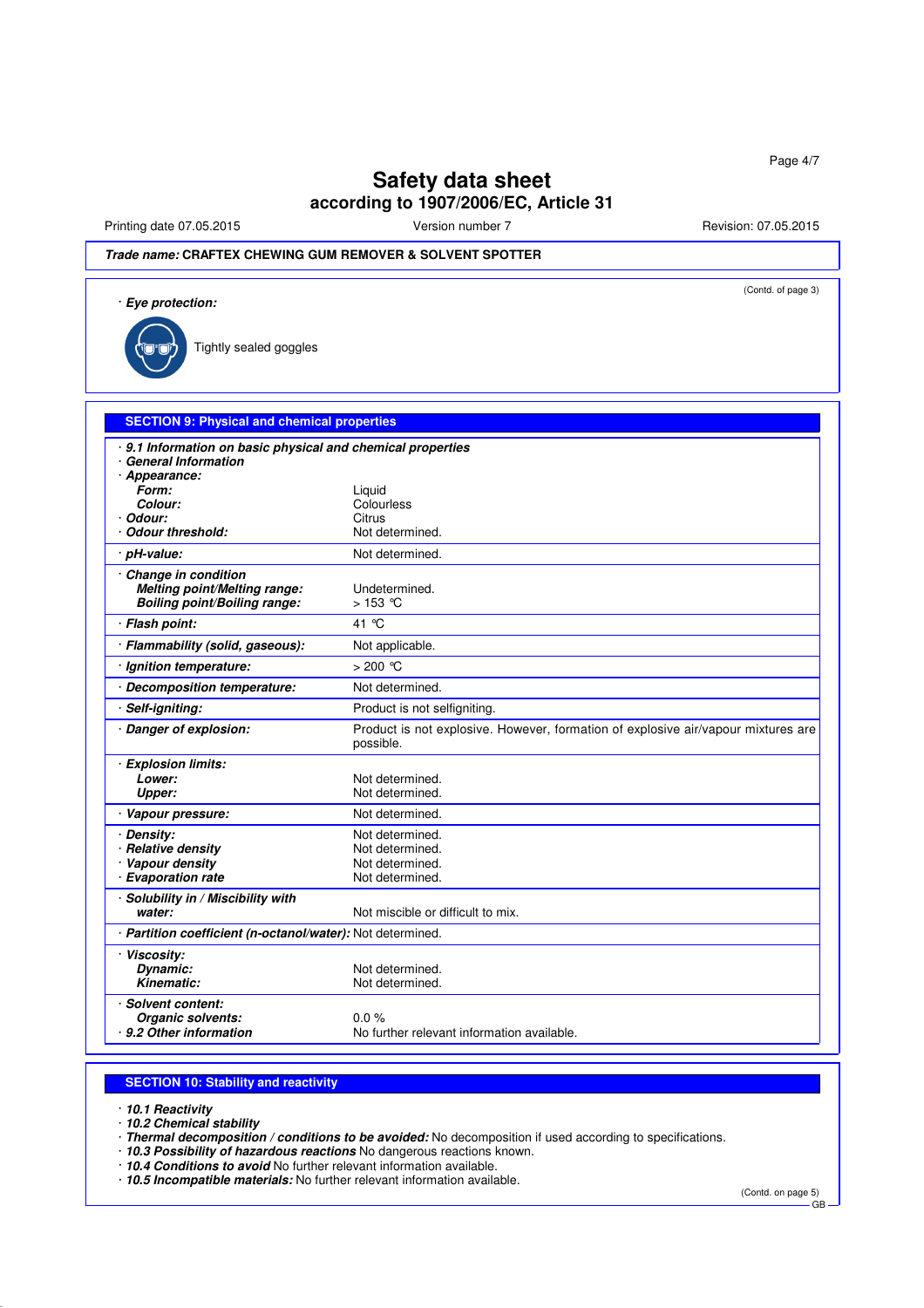Printing date 07.05.2015 Version number 7 Revision: 07.05.2015 Revision: 07.05.2015

(Contd. of page 4)

### *Trade name:* **CRAFTEX CHEWING GUM REMOVER & SOLVENT SPOTTER**

· *10.6 Hazardous decomposition products:* No dangerous decomposition products known.

### **SECTION 11: Toxicological information**

- · *11.1 Information on toxicological effects*
- · *Acute toxicity:*
- · *LD/LC50 values relevant for classification:*
- **8028-48-6 citrus terpenes**
- Oral LD50 >5000 mg/kg (rat)
- · *Primary irritant effect:*
- · *on the skin:* Irritant to skin and mucous membranes.
- · *on the eye:* No irritating effect.
- · *Sensitisation:* No sensitising effects known.
- · *Additional toxicological information:*
- The product shows the following dangers according to the calculation method of the General EU Classification Guidelines for Preparations as issued in the latest version:
- Irritant

#### **SECTION 12: Ecological information**

- · *12.1 Toxicity*
- · *Aquatic toxicity:*
- **8028-48-6 citrus terpenes**
- EC50/48 h 12.3 mg/l (daphnia)
- · *12.2 Persistence and degradability* No further relevant information available.
- · *12.3 Bioaccumulative potential* No further relevant information available.
- · *12.4 Mobility in soil* No further relevant information available.
- · *Ecotoxical effects:*
- · *Remark:* Harmful to fish
- · *Additional ecological information:*
- · *General notes:*

Water hazard class 2 (German Regulation) (Self-assessment): hazardous for water

- Do not allow product to reach ground water, water course or sewage system.
- Danger to drinking water if even small quantities leak into the ground.
- Harmful to aquatic organisms
- · *12.5 Results of PBT and vPvB assessment*
- · *PBT:* Not applicable.
- · *vPvB:* Not applicable.
- · *12.6 Other adverse effects* No further relevant information available.

#### **SECTION 13: Disposal considerations**

- · *13.1 Waste treatment methods*
- · *Recommendation* Must not be disposed together with household waste. Do not allow product to reach sewage system.

· *Uncleaned packaging:*

· *Recommendation:* Disposal must be made according to official regulations.

| <b>SECTION 14: Transport information</b>              |                                                                   |                                 |
|-------------------------------------------------------|-------------------------------------------------------------------|---------------------------------|
| 14.1 UN-Number<br>· ADR, IMDG, IATA                   | UN2319                                                            |                                 |
| 14.2 UN proper shipping name<br>· ADR<br>· IMDG. IATA | 2319 TERPENE HYDROCARBONS, N.O.S.<br>TERPENE HYDROCARBONS, N.O.S. |                                 |
|                                                       |                                                                   | (Contd. on page 6)<br><b>GB</b> |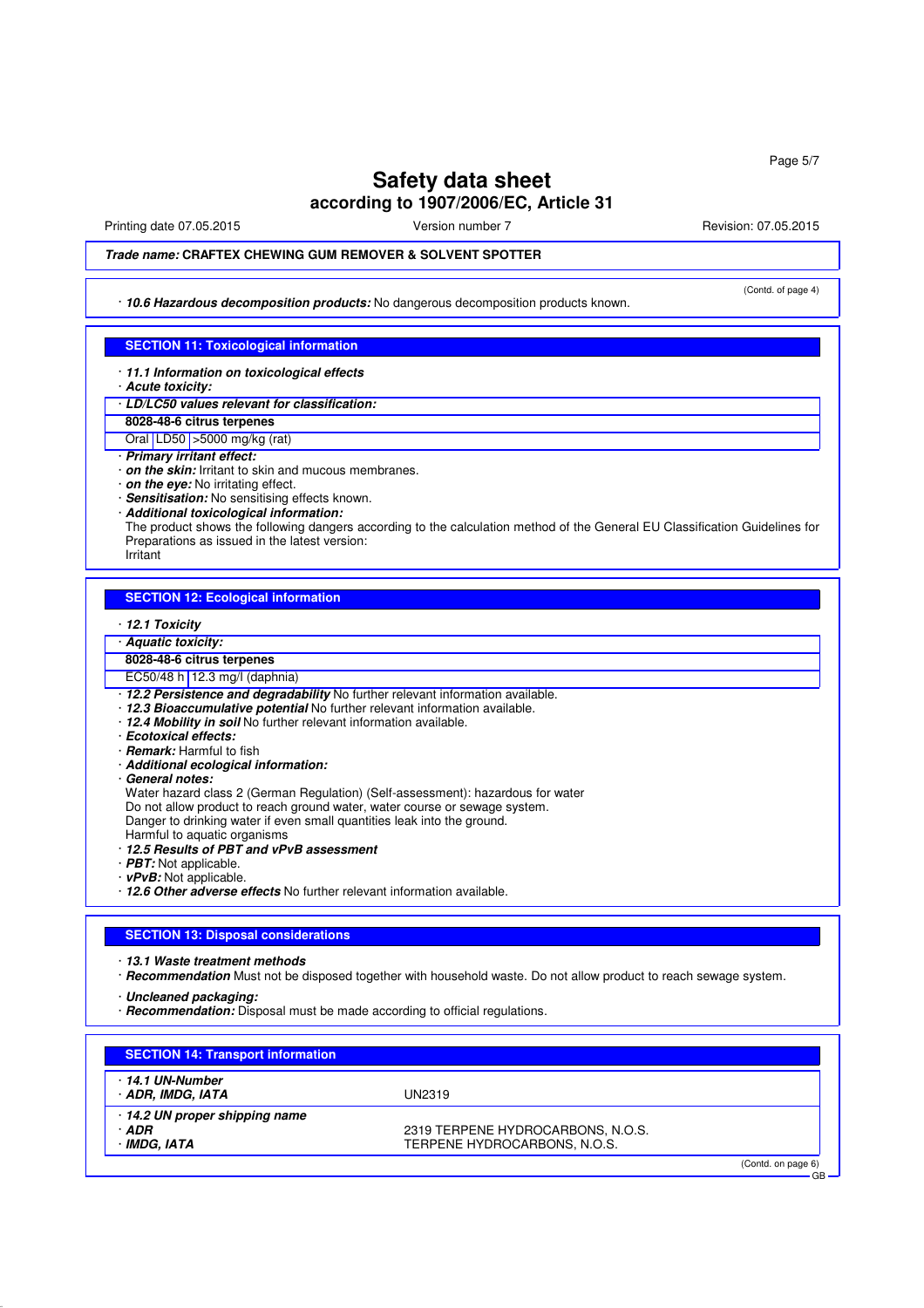Printing date 07.05.2015 **Version number 7** Newslet 2015 **Revision: 07.05.2015** 

## *Trade name:* **CRAFTEX CHEWING GUM REMOVER & SOLVENT SPOTTER**

|                                                                                        | (Contd. of page 5)                                                                                                     |
|----------------------------------------------------------------------------------------|------------------------------------------------------------------------------------------------------------------------|
| · 14.3 Transport hazard class(es)                                                      |                                                                                                                        |
| · ADR, IMDG, IATA                                                                      |                                                                                                                        |
|                                                                                        |                                                                                                                        |
| · Class                                                                                | 3 Flammable liquids.                                                                                                   |
| · Label                                                                                | 3                                                                                                                      |
| · 14.4 Packing group<br>· ADR, IMDG, IATA                                              | Ш                                                                                                                      |
| 14.5 Environmental hazards:<br>· Marine pollutant:                                     | <b>No</b>                                                                                                              |
| 14.6 Special precautions for user                                                      | Warning: Flammable liquids.                                                                                            |
| · Danger code (Kemler):                                                                | 30                                                                                                                     |
| · EMS Number:                                                                          | $F-E$ , $S-D$                                                                                                          |
| 14.7 Transport in bulk according to Annex II of<br><b>MARPOL73/78 and the IBC Code</b> | Not applicable.                                                                                                        |
| · Transport/Additional information:                                                    |                                                                                                                        |
| $·$ ADR<br>· Limited quantities (LQ)<br>· Excepted quantities (EQ)                     | 5L<br>Code: E1<br>Maximum net quantity per inner packaging: 30 ml<br>Maximum net quantity per outer packaging: 1000 ml |
| · Transport category<br>· Tunnel restriction code                                      | 3<br>D/E                                                                                                               |
| · IMDG<br>$\cdot$ Limited quantities (LQ)                                              | 5L                                                                                                                     |
| · Excepted quantities (EQ)                                                             | Code: E1                                                                                                               |
|                                                                                        | Maximum net quantity per inner packaging: 30 ml<br>Maximum net quantity per outer packaging: 1000 ml                   |
| · UN "Model Requiation":                                                               | UN2319, TERPENE HYDROCARBONS, N.O.S., 3, III                                                                           |

### **SECTION 15: Regulatory information**

· *15.1 Safety, health and environmental regulations/legislation specific for the substance or mixture*

No further relevant information available.

· *15.2 Chemical safety assessment:* A Chemical Safety Assessment has not been carried out.

### **SECTION 16: Other information**

This information is based on our present knowledge. However, this shall not constitute a guarantee for any specific product features and shall not establish a legally valid contractual relationship.

· *Relevant phrases*

H226 Flammable liquid and vapour.

H304 May be fatal if swallowed and enters airways.

H315 Causes skin irritation.

H412 Harmful to aquatic life with long lasting effects.

H413 May cause long lasting harmful effects to aquatic life.

· *Department issuing MSDS:* Product safety department.

· *Abbreviations and acronyms:*

RID: Règlement international concernant le transport des marchandises dangereuses par chemin de fer (Regulations Concerning the International Transport of<br>Dangerous Goods by Rail)<br>ICAO: International Civil Aviation Organis

ADR: Accord européen sur le transport des marchandises dangereuses par Route (European Agreement concerning the International Carriage of Dangerous Goods<br>by Road)<br>IMDG: International Maritime Code for Dangerous Goods

(Contd. on page 7) GB